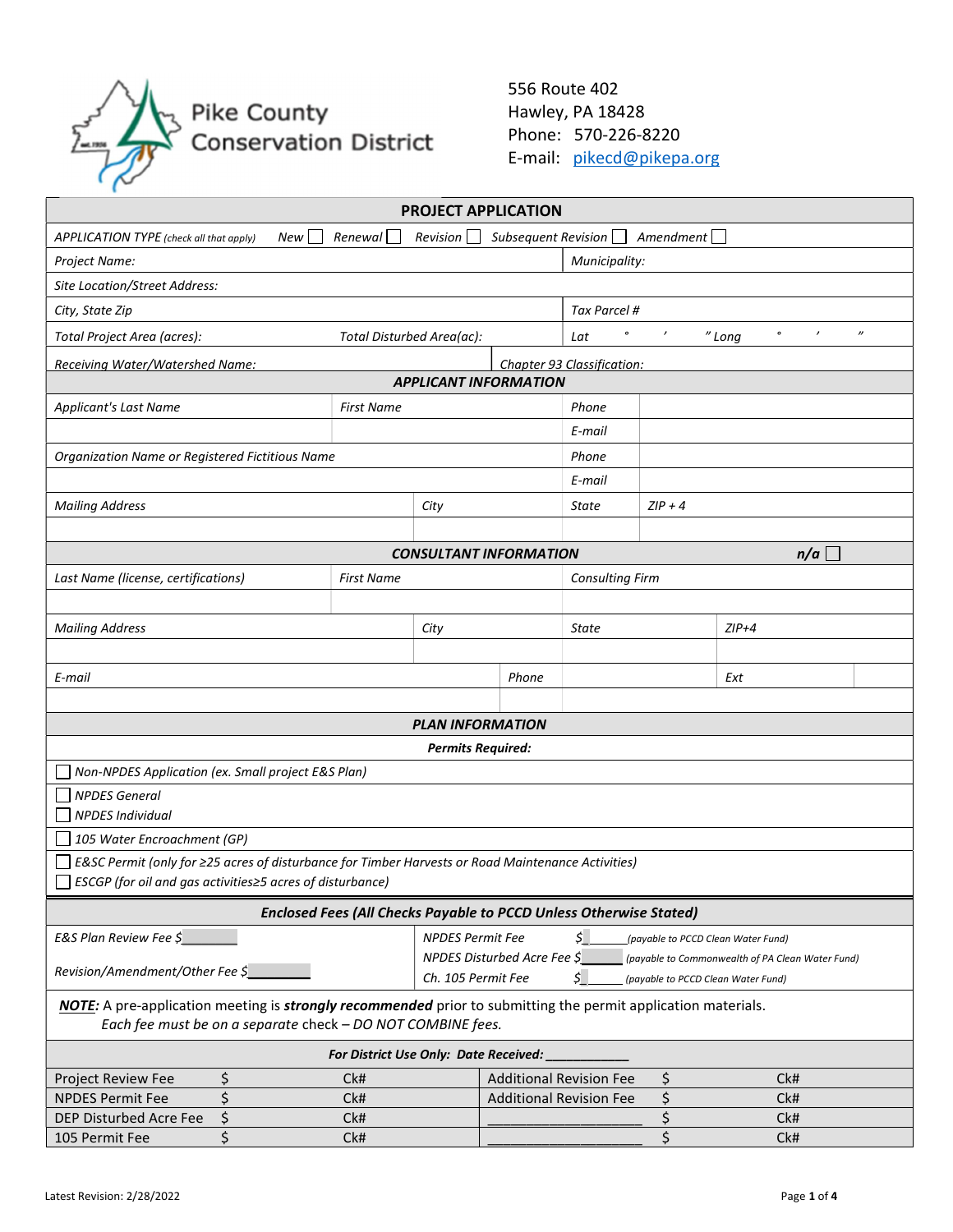# PIKE COUNTY CONSERVATION DISTRICT (PCCD) Fee Schedule for Services

All fees must be paid at the time of the plan submission. Any modifications to an approved Erosion & Sediment Pollution Control Plan requiring a technical review will be subject to permit and review fees.

## Based on the project, there may be 3 different fees that must be paid upon initial application submission:

- 1. E&S Plan Review Fee made payable to "Pike County Conservation District."
- 2. Permit Fee made payable to "PCCD Clean Water Fund."
- 3. Department of Environmental Protection (DEP Disturbed) Acre Fee made payable to "Commonwealth of PA Clean Water Fund." If a Chapter 102 permit is required, this DEP Fee is also required; the check is forwarded to DEP by PCCD.

| <b>E&amp;S PLAN REVIEW FEES</b> - make check payable to "PCCD"<br>$\mathbf{1}$ .           |                                                                               |                                                                                        |                                                                                       |                                     |  |  |  |
|--------------------------------------------------------------------------------------------|-------------------------------------------------------------------------------|----------------------------------------------------------------------------------------|---------------------------------------------------------------------------------------|-------------------------------------|--|--|--|
| RESIDENTIAL, INDUSTRIAL, COMMERCIAL & UTILITY PROJECTS                                     |                                                                               |                                                                                        |                                                                                       |                                     |  |  |  |
| <b>Check One</b>                                                                           | <b>Disturbed Project</b><br><b>Acres</b>                                      | Enter # of<br><b>Disturbed</b><br>Acres<br>(round to the<br>nearest whole<br>acre) "D" | Base Fee plus (disturbed acres "D" is<br>multiplied by the fee per disturbed<br>acre) | <b>E&amp;S Review Fee Submitted</b> |  |  |  |
| $\Box$                                                                                     | Under 1 acre                                                                  | N/A                                                                                    | \$150                                                                                 |                                     |  |  |  |
| □                                                                                          | $1+$ acres                                                                    |                                                                                        | D x \$250                                                                             |                                     |  |  |  |
| <b>TIMBER HARVESTING PROJECTS</b>                                                          |                                                                               |                                                                                        |                                                                                       |                                     |  |  |  |
| <b>Check</b>                                                                               | <b>Enter # of Disturbed Acres</b><br>(round to the nearest whole acre) "D"    |                                                                                        | <b>Review Fee</b>                                                                     | <b>E&amp;S Review Fee Submitted</b> |  |  |  |
| $\Box$                                                                                     |                                                                               | $$150 + (D \times $10)$                                                                |                                                                                       |                                     |  |  |  |
| PERMIT FEES - make check payable to "PCCD Clean Water Fund"<br>2.                          |                                                                               |                                                                                        |                                                                                       |                                     |  |  |  |
| <b>Chapter 102</b>                                                                         |                                                                               |                                                                                        |                                                                                       |                                     |  |  |  |
| <b>Check One</b>                                                                           | <b>Type of Permit</b>                                                         |                                                                                        | <b>Description</b>                                                                    | <b>Permit Fee Submitted</b>         |  |  |  |
| □                                                                                          | General: \$500                                                                |                                                                                        | Example: No portion of disturbance in HQ or EV watershed                              |                                     |  |  |  |
| $\Box$                                                                                     | Individual: \$1,500                                                           |                                                                                        | Example: Portion or all of disturbance in HQ or EV<br>watershed                       |                                     |  |  |  |
|                                                                                            | <b>E&amp;SC Permit:</b><br>\$1,500                                            | Road Maintenance Activities or Timber harvest<br>$\geq$ 25 acres of disturbance        |                                                                                       |                                     |  |  |  |
| $\Box$                                                                                     | <b>ESCGP: \$500</b>                                                           |                                                                                        |                                                                                       |                                     |  |  |  |
| Oil and gas activities $\geq$ 5 acres of disturbance<br>П<br><b>CHAPTER 105</b>            |                                                                               |                                                                                        |                                                                                       |                                     |  |  |  |
| <b>Check</b>                                                                               | <b>Type of General Permit</b>                                                 |                                                                                        | See Chapter 105 Fee Calculation Worksheet                                             | <b>Permit Fee Submitted</b>         |  |  |  |
| □                                                                                          |                                                                               |                                                                                        | See Chapter 105 Fee Calculation Worksheet                                             |                                     |  |  |  |
| $\Box$                                                                                     |                                                                               |                                                                                        | See Chapter 105 Fee Calculation Worksheet                                             |                                     |  |  |  |
| DEP DISTURBED ACRE FEE - make check payable to "Commonwealth of PA Clean Water Fund"<br>3. |                                                                               |                                                                                        |                                                                                       |                                     |  |  |  |
| <b>Check</b><br>$\Box$                                                                     | <b>Enter # of Disturbed Acres</b><br>(round to the nearest whole<br>acre) "D" |                                                                                        | <b>DEP Per Disturbed Acre Fee</b><br>D x \$100                                        | <b>DEP Fee Submitted</b>            |  |  |  |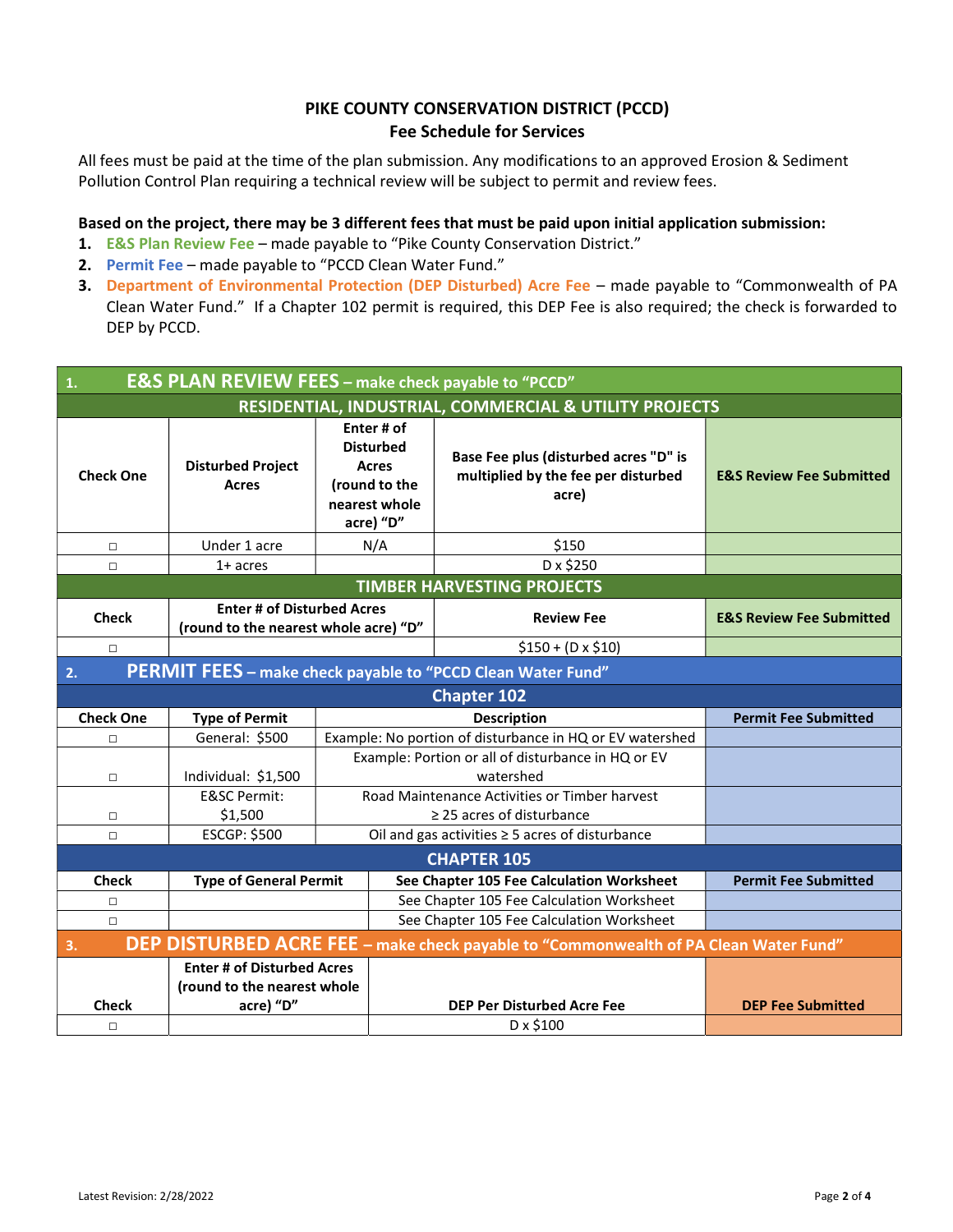## Pike County Conservation District Fee Schedule for Services Rules and Guidelines

### (Adopted by Pike County Conservation District Board of Directors on May 16, 2016: Revised February 28, 2022)

This resolution is declared as the Pike County Conservation District (District or PCCD) Fee Schedule for Services. This resolution shall become effective for plans received by the PCCD after February 28, 2022, and shall remain in effect until modified, amended or rescinded by the Pike County Conservation District Board of Directors.

### I. **Authority & Applicability**

The Pike County Conservation District (District) is delegated the responsibility to administer the Commonwealth's Erosion and Sediment Control (E&S) Program and portions of the National Pollutant Discharge Elimination System (NPDES) Program under The PA Clean Streams Law. The Conservation District Law (Sec. 9) provides the District with the authority to accept the responsibility to administer programs and to collect fees for services performed.

The purpose of this Fee Schedule for Services is to help defray costs incurred by the District in its delegated administration of the Pennsylvania Department of Environmental Protection (DEP) Chapter 102 Erosion and Sediment (E&S) Control and Chapter 105 Dam Safety and Waterway Management and to promote complete and accurate E&S Control plan submissions and efficient reviews.

#### II. Fees

District Fee Schedule – The District will charge the fees found on the schedule titled "Fee Schedule for Services" (page 2) which accompanies this set of Rules and Guidelines. District fees can be submitted electronically through the "Municipay" program located on the District website.

E&S Plan Review Fee - established per the Fees Schedule for Services for the District to review the submitted applications. Payable to Pike County Conservation District.

Permit Fee - established by the DEP for General NPDES permits (\$500.00), Individual NPDES permit (\$1,500.00), Chapter 105 permits, Payable to PCCD Clean Water Fund.

Disturbed Acre Fee - established by the DEP at \$100.00 per acre of disturbance, associated with Chapter 102 permits. Payable to Commonwealth of PA Clean Water Fund.

Corrective Action Plan (CAP) - established per the Fee Schedule for Services for the District to review the submitted Corrective Action Plan for permitted and non-permitted sites. Payable to Pike County Conservation District.

Fees for PNDI Project Screening using PA Conservation Explorer - established to assist residents with implementation of PNDI environmental screenings for projects within Pike County, the District can complete screenings using the PA Conservation Explorer Tool created by PA DCNR. The District will charge a \$20 processing fee, in addition to a \$40 convenience fee due to PA DCNR, per project to use PA Conservation Explorer and get documentation for the permitting process. Payable to Pike County Conservation District.

PLEASE NOTE: The District will not take responsibility for clearance of potential impacts; property owners/consultants will be responsible for clearance of all potential impacts.

#### III. General Terms and Conditions - The following guidelines are to be utilized in determining the appropriate fee:

- 1. All plan review fees are based on acres of earth disturbance.
- 2. All fees will be at the District's discretion and must be received prior to the commencement of the review.
- 3. Submissions should be completed through the DEP E-permitting program with the instructions provided with applicable fees and one completed copy of the Districts Project Application form submitted to the District via email. For paper copies, the applicant shall submit one (1) completed copy of the District's Project Application Form, one (1) copy of the complete site plan(s), one (1) copy of the plan narrative(s) for review and applicable fees. The District will accept and stamp the application as received, only when all fees have been submitted. Applications delivered to the District office after 3:00 p.m. will be stamped as received the next business day.